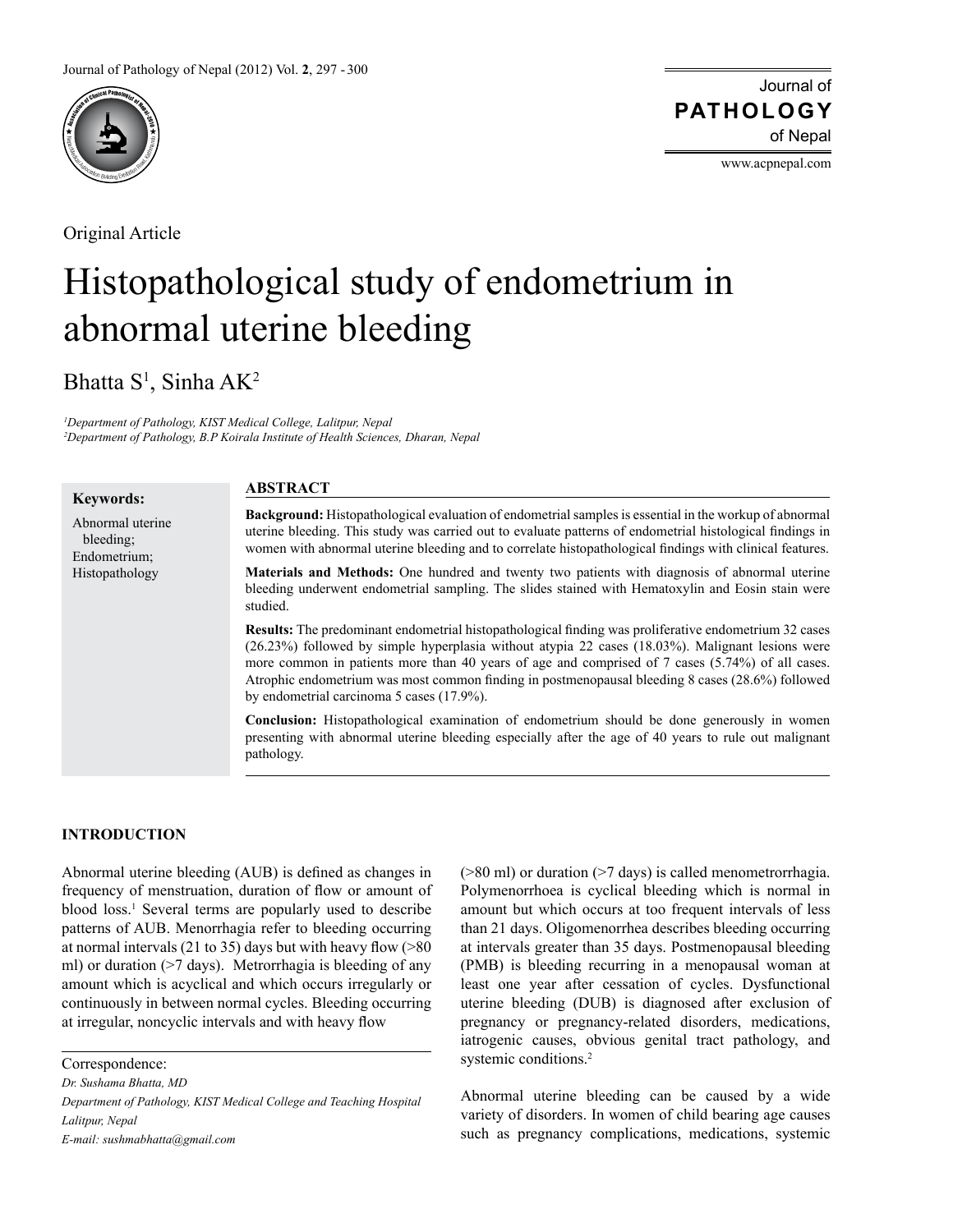conditions and obvious genital tract pathology have to be ruled out. In women of child bearing age who are at high risk for endometrial cancer, the initial evaluation includes endometrial biopsy.<sup>2</sup> The causes of bleeding in elderly women are hormonal and more importantly local pathology including malignancy, benign tumours and infections. While DUB is responsible for most cases of abnormal uterine bleeding in the adolescent age group, the incidence of structural pathology increases in other age groups. Endometrial malignancy is an important cause of menstrual disorder even though it is rare. Overall the incidence of endometrial cancer is 14.3 per 100,000 women years and it is even less common among premenopausal women.3,4 AUB after age of 40 years requires further evaluation to exclude endometrial polyp, hyperplasia, fibroid or carcinoma.<sup>5</sup> This study was carried out to evaluate the patterns of endometrial histological findings in women with AUB and to correlate these findings with clinical features.

#### **MATERIALS AND METHODS**

This prospective study included 122 patients over 15 years of age with clinical diagnosis of AUB during one year

| Histopathological diagnosis No of patients |     | <b>Percentage</b> |  |  |
|--------------------------------------------|-----|-------------------|--|--|
| Proliferative                              |     | 26.23             |  |  |
| Simple hyperplasia without<br>atypia       | つつ  | 18.03             |  |  |
| Secretory                                  | 20  | 1639              |  |  |
| Atrophic                                   | 9   | 738               |  |  |
| Disordered proliferative                   | 8   | 6.56              |  |  |
| Chronic endometritis                       | 8   | 6.56              |  |  |
| Unsatisfactory                             | 8   | 6.56              |  |  |
| Carcinoma                                  |     | 5.74              |  |  |
| Irregular                                  | 5   | 4 10              |  |  |
| Polyp                                      | 3   | 2.46              |  |  |
| Total                                      | 122 | 100               |  |  |

**Table 2: Histopathological diagnosis according to age group**

period from June 2004 to May 2005 at B.P Koirala Institute of Health Sciences. Patients who were on hormonal therapy, bleeding related to pregnancy complications or cervical pathology was excluded from the study. Endometrial samplings by either dilatation and curettage or endometrial biopsy were taken from these patients. The specimen comprised of 84 endometrial curettages and 38 endometrial biopsies. The specimens were processed in automated tissue processor. The sections were stained with Hematoxylin and Eosin stain.

Dating of endometrium was made according to the criteria by Noyes et al. Hyperplasia was classified as sanctioned by WHO (originally proposed by Kurman and Norris).<sup>6</sup> Data was analysed using the Statistical Package for Social Science (SPSS, version 12) for Windows.

#### **RESULTS**

The age of the patient ranged from 20-74 years. Maximum numbers of patients were in the age group of 40-49 years 48 (39.34%). Out of 122 patients, 94 (77.05%) were premenopausal whereas 28 (22.95%) were postmenopausal. The predominant pattern of bleeding was metrorrhagia 47 (38.52%) followed by menorrhagia 37 (30.32%) and postmenopausal bleeding 28 (23.0%). Majority of patients 91(74.59%) had no history of pain lower abdomen. Histopathological examination showed proliferative endometrium as the predominant finding 32 (26.23%) followed by simple hyperplasia without atypia 22 (18.03%). Malignant lesions comprised of 7 (5.74%) of the cases (Fig. 1& 2). The histopathological diagnosis of endometrial biopsy is given in Table 1.

In women under 30 years of age proliferative endometrium was found in  $6/13$  (46.15%) patients and secretory endometrium in 4/13 (30.76%) patients. Thus no significant pathology was found in this age group. In patients < 40 years of age malignant lesions were less common compared to patients aged > 40 years. Out of 7 patients with carcinoma,

| <b>Histopathological diagnosis</b> |    |              |          |           |           |               |           |             |          |           |              |  |  |
|------------------------------------|----|--------------|----------|-----------|-----------|---------------|-----------|-------------|----------|-----------|--------------|--|--|
| Age group                          |    | <b>SH</b>    | S        | <b>DP</b> |           | CA            | <b>US</b> | A           | EP       | <b>CE</b> | <b>Total</b> |  |  |
| $20-29$                            |    |              | 4        | $\Omega$  |           | $\Omega$      | $\theta$  | $\Omega$    | $\Omega$ |           | 13           |  |  |
| 30-39                              |    | $\mathbf{R}$ |          | $\bigcap$ |           |               | $\gamma$  | $\Omega$    | $\Omega$ | $\Omega$  | 16           |  |  |
| 40-49                              | 14 | 10           |          | 4         |           | $\mathcal{D}$ | C         | C           | ς        | 3         | 48           |  |  |
| 50-59                              |    | −            | 6        | $\sim$    | $\bigcap$ |               | $\bigcap$ | 4           | $\Omega$ |           | 39           |  |  |
| 60-69                              |    |              | $\Omega$ | $\Omega$  | $\Omega$  | $\Omega$      | $\Omega$  | $\Omega$    | $\Omega$ | $\Omega$  |              |  |  |
| >70                                |    | $\Omega$     | $\Omega$ | $\Omega$  | $\theta$  | $\Omega$      |           | 3           | $\Omega$ | $\Omega$  |              |  |  |
| Total                              | 32 | 22           | 20       |           |           |               |           | $\mathbf Q$ |          | 8         | 122          |  |  |

*P=Proliferative endometrium, SH=Simple hyperplasia without atypia, S= Secretory endometrium, DP= Disordered proliferative endometrium, I= Irregular endometrium, CA= Carcinoma endometrium, US= Unsatisfactory, A= Atrophic endometrium, EP= Endometrial polyp, CE= Chronic endometritis*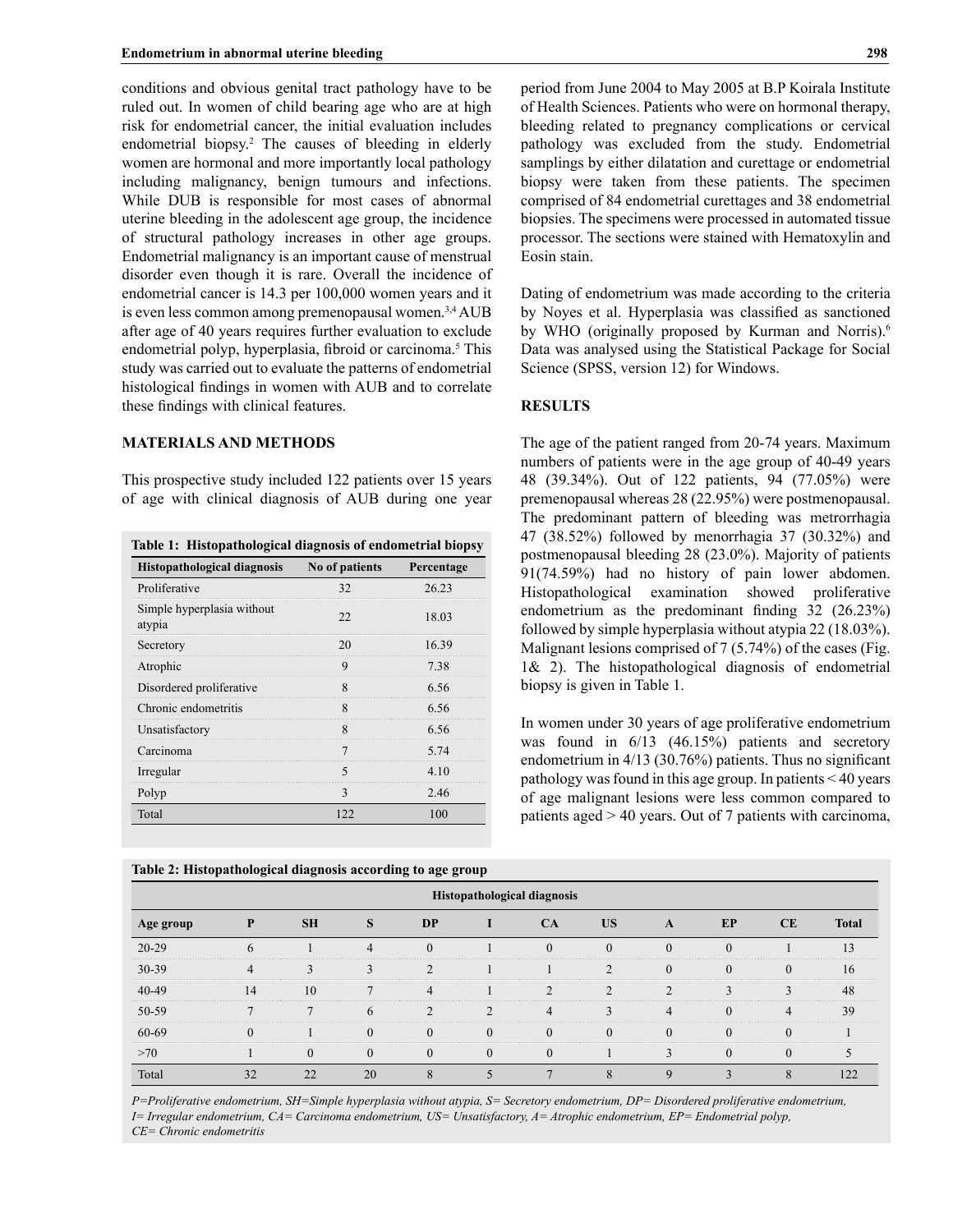6 (85.71%) were present in the age group of >40 years. Out of 48 patients in the age group of 40-49 years, 14 (29.16%) patients had proliferative endometrium and 10 (20.83%) had simple hyperplasia without atypia. Endometrial polyp and chronic endometritis (Fig. 3) were also more common in this age group compared to other age groups. Tuberculous endometritis was detected in one patient (Fig. 4). Atrophic endometrium was mostly seen in elderly patients and was the most common finding in postmenopausal bleeding 8/28 (28.6%) followed by carcinoma 5/28 (17.9%). The histopathological diagnosis of endometrial biopsy according to age is given in Table 2. Carcinoma in postmenopausal women was found to be high compared to those with premenopausal women (17.9% vs. 2.12%, p=0.002).

Secretory endometrium 16 (51.61%) was the most common finding in patients with pain lower abdomen followed by chronic endometritis 5 (16.12%). In patients without pain abdomen proliferative endometrium 29 (31.86%) was predominant finding followed by simple hyperplasia without atypia 20 (22.0%).

## **DISCUSSION**

Abnormal uterine bleeding without structural pathology occurs in reproductive women of all ages but is more common in adolescent and perimenopausal women.<sup>7</sup> In perimenopausal years anovulatory cycle is most frequent which in turn causes changes in endometrium, which results in irregular bleeding.<sup>8</sup> Chronic anovulation is associated with an irregular and unpredictable pattern of bleeding ranging from short cycles with scanty bleeding to prolonged period with irregular heavy loss. Normal bleeding occurs in response to withdrawal of both progesterone and oestradiol. If ovulation doesn't occur then the absence of progesterone results in an absence of secretory change in the endometrium, accompanied by abnormalities in the production of steroid receptors, prostaglandins and other locally active endometrial products. Unopposed estrogen gives rise to persistent proliferative or hyperplastic endometrium and estrogen withdrawal bleeding is characteristically painless and irregular.<sup>9</sup>

In the present study, the most common histopathological finding was proliferative endometrium followed by simple hyperplasia without atypia i.e anovulatory bleeding. In some study endometrial hyperplasia was the most frequent result in women aged 41-50 years.<sup>10-12</sup> We found simple hyperplasia without atypia in 10 (24.6%) patients in the age group of 40-49 years. Some authors believe disordered proliferative endometrium to be in the same spectrum as hyperplasia,<sup>13</sup> so that the total number of cases in our study was 14 (29.16%). Our study is also showing agreement with the other studies.<sup>10-13</sup> In this study most of the cases 91 (74.59%) with this endometrial pattern had no history of lower abdominal pain.



*Figure 1: Photomicrograph of adenocarcinoma with squamous differentiation. (HE stain, X100)*



*Figure 2: Photomicrograph of endometrial carcinoma, villoglandular variant. (HE stain, X200).*



*Figure 3: Photomicrograph of chronic endometritis showing plasma cells in stroma. (HE stain, X400).*



*Figure 3: Photomicrograph of tuberculous endometritis showing epitheloid cell granulomas and langhan giant cells. (HE stain, X100).*